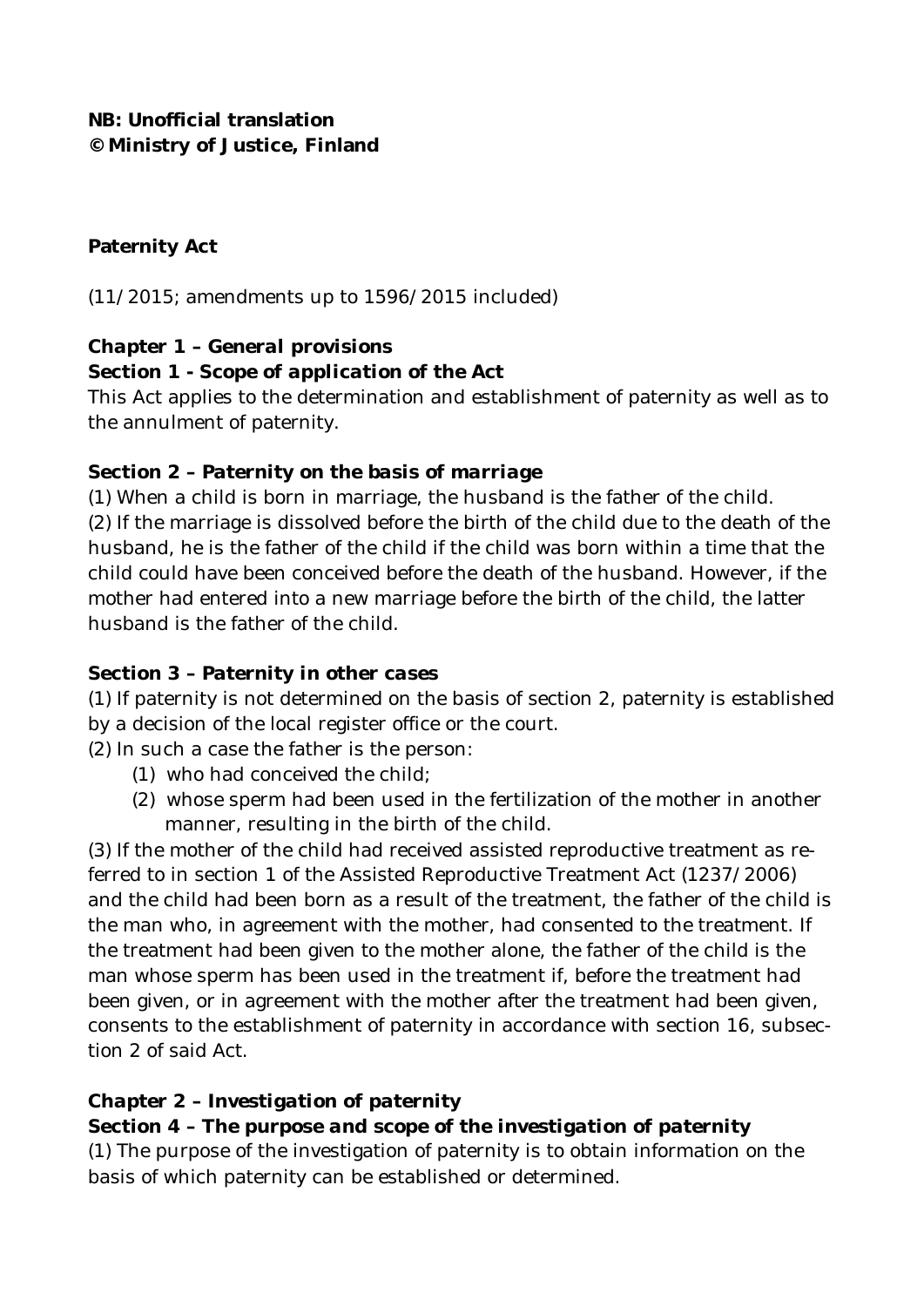- (2) The child supervisor shall investigate paternity when:
	- (1) the child supervisor has been informed of a child below the age of eighteen years whose paternity has not been determined on the basis of section 2;
	- (2) a man wants to acknowledge paternity, and paternity has not been determined on the basis of section 2;
	- (3) the mother of the child and the man whose paternity has been determined on the basis of section 2, together request that the child supervisor investigate paternity before six months have elapsed from the birth of the child;
	- (4) the mother of the child and the man whose paternity has been determined on the basis of section 2 agree to the investigation of paternity after another man has acknowledged paternity or states that he intends to acknowledge paternity of the child in the manner referred to in section 15, subsection 2.

(3) The investigation of paternity may be initiated already before the birth of the child if the obtaining of evidence of paternity would otherwise be endangered or if there is another special reason for this. A sample from the child necessary for a forensic genetic paternity test, however, may not be taken until after the birth of the child.

(4) If the child dies before the investigation of paternity has been conducted, the consideration of the case lapses. However, the investigation of paternity shall be resumed if a man wants to acknowledge paternity and, according to section 15, section 3, the statement of acknowledgement may still be given.

## **Section 5 –** *Initiation of the investigation of paternity*

(1) The child supervisor of the municipality of residence of the mother investigates the paternity. However, if the child has reached the age of fifteen years, the mother of the child has died, or the mother does not have a municipality of residence in Finland, paternity is investigated by the child supervisor of the municipality of residence of the child or, if the child does not have a municipality of residence in Finland, the child supervisor of the municipality in which the child is present.

(2) If a man wants to acknowledge paternity, and the investigation of paternity is not the responsibility of the child supervisor of any municipality referred to in subsection 1, the paternity is investigated by the child supervisor of the man's municipality of residence.

(3) If the investigation of paternity is not the responsibility of the child supervisor of any municipality on the basis of subsections 1 and 2, paternity is investigated by the child supervisor of the city of Helsinki.

### **Section 6 –** *Discussion for the investigation of paternity*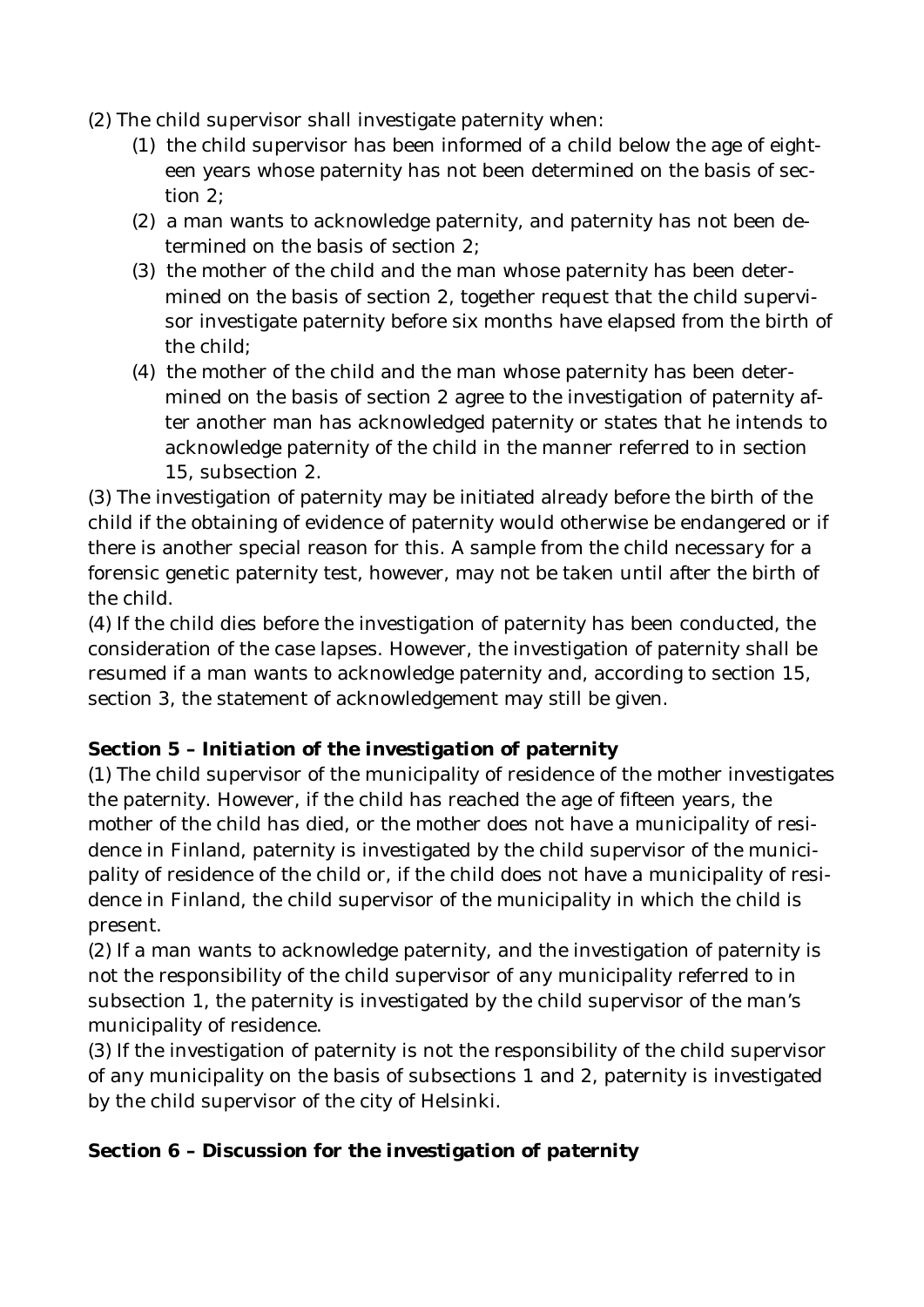(1) Having been informed of a circumstance on the basis of which paternity is to be investigated, the child supervisor shall conduct a discussion with the mother, the child who has reached the age of fifteen years and, if possible, the man who may be the father of the child. If the paternity is investigated on the basis of section 4, subsection 2, paragraph 3 or 4, also the man whose paternity has been determined on the basis of section 2 shall be invited to the discussion. (2) However, if paternity has been acknowledged on the basis of section 16 before the birth of the child, the discussion shall be conducted only if the mother, the man who has acknowledged paternity or the man who considers that he is the father of the child, inform the child supervisor at the latest on the 30th day after the birth of the child of their view that the man who acknowledged paternity is not the father of the child.

**Section 7** *– Conduct of the discussion and obligation to speak the truth* (1) The purpose of the discussion is to obtain information on the basis of which paternity may be investigated. At the beginning of the discussion the child supervisor shall explain the measures connected with the investigation of paternity, and the significance and legal effects of the establishment of paternity. (2) In providing information the mother and the man are obliged to speak the truth. The same obligation extends also to the giving of a statement of acknowledgement, acceptance of acknowledgement and a hearing conducted on the basis of acknowledgement.

**Section 8 –** *The right of the child supervisor to obtain information* The provisions of the Act on the Status and Rights of Clients of Social Welfare (812/2000) apply to the right of the child supervisor to obtain information for the investigation of paternity. The child supervisor has the right to obtain information necessary for the investigation of the identity and place of residence of the man, notwithstanding the provisions on confidentiality, also from the man's employer as identified by the mother and from an entrepreneur in the accommodations industry, as referred to in the Act on the Accommodations and Catering Business (308/2006).

### **Section 9 –** *Obtaining of genetic and medical evidence*

(1) In connection with the investigation of paternity, the child supervisor shall order the forensic genetic paternity test referred to in section 1 of the Act on Forensic Genetic Paternity Tests (378/2005) in respect of the child, the mother and a man who may be the father of the child, if the man requests the test or if the child supervisor otherwise considers it necessary. If, in accordance with said Act, the test may be ordered in respect of a person other than one mentioned above, the child supervisor may do so if he or she considers this appropriate. (2) A forensic genetic paternity test ordered by the child supervisor may be conducted only with the consent of the person from whom a sample is to be taken. If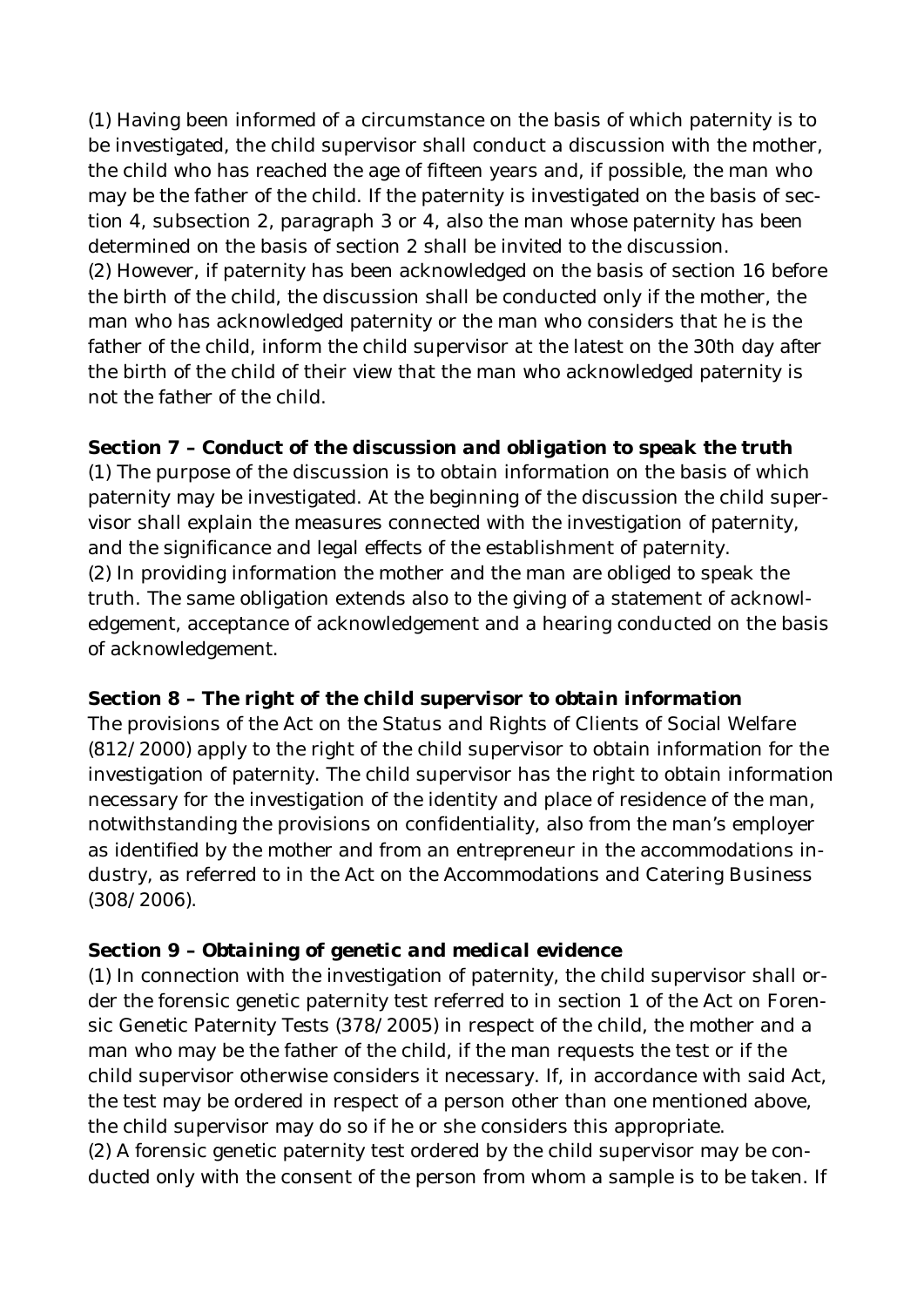a test is to be done on a sample taken from a deceased person before or after death and the decedent had not consented to the test, the consent of the legal successors is needed for the test.

(3) If the test is to be ordered in respect of both parents of the man or the mother, of one of the parents alone or of another relative, the provisions of sections 6, 7, 9 and 11, subsection 1 of the Act on Forensic Genetic Paternity Tests on tests ordered by the court apply to a test ordered by the child supervisor and to the consent required for such a test.

(4) The child supervisor may obtain an expert medical opinion regarding when the child was conceived, if obtaining such an opinion may be deemed necessary with consideration to the other evidence.

**Section 10 –** *Information and notices to be given to the person being tested* (1) Before taking a sample for the forensic genetic paternity test and before ordering the test, the child supervisor shall explain to the person from whom the sample is to be taken the measures connected with the test and the significance of the test in respect of the investigation of paternity as well as the prerequisites referred to in section 9, subsections 1–3 for ordering the test.

(2) The child supervisor, on receipt of the report on the basis of the forensic genetic paternity test, shall inform the person being tested of the results without delay.

### **Section 11 –** *Interruption of the investigation of paternity*

(1) The investigation of paternity shall be interrupted if the child who has reached the age of 15 years requests this.

(2) The child supervisor may decide that the investigation of paternity shall be interrupted if:

- (1) it is apparent that insufficient information is available for the establishment of paternity;
- (2) the child has been born as the result of treatment provided on the basis of section 1 of the Assisted Reproductive Treatment Act to a woman who has received the treatment alone and it has been shown that the donor of the sperm has not consented in the manner referred to in section 16, subsection 2 of said Act to the possibility of being established to be the father of a child born as the result of the treatment;
- (3) the man has not acknowledged paternity of the child and there is a special reason to assume that the investigation of paternity would not be in the interests of the child, and the child who has reached the age of 15 years does not request that his or her paternity be investigated.
- (3) Investigation of paternity that has been interrupted shall be resumed:
	- (1) on the request of the mother, the child who has reached the age of 15 years or a man who considers himself the father of the child, if the pre-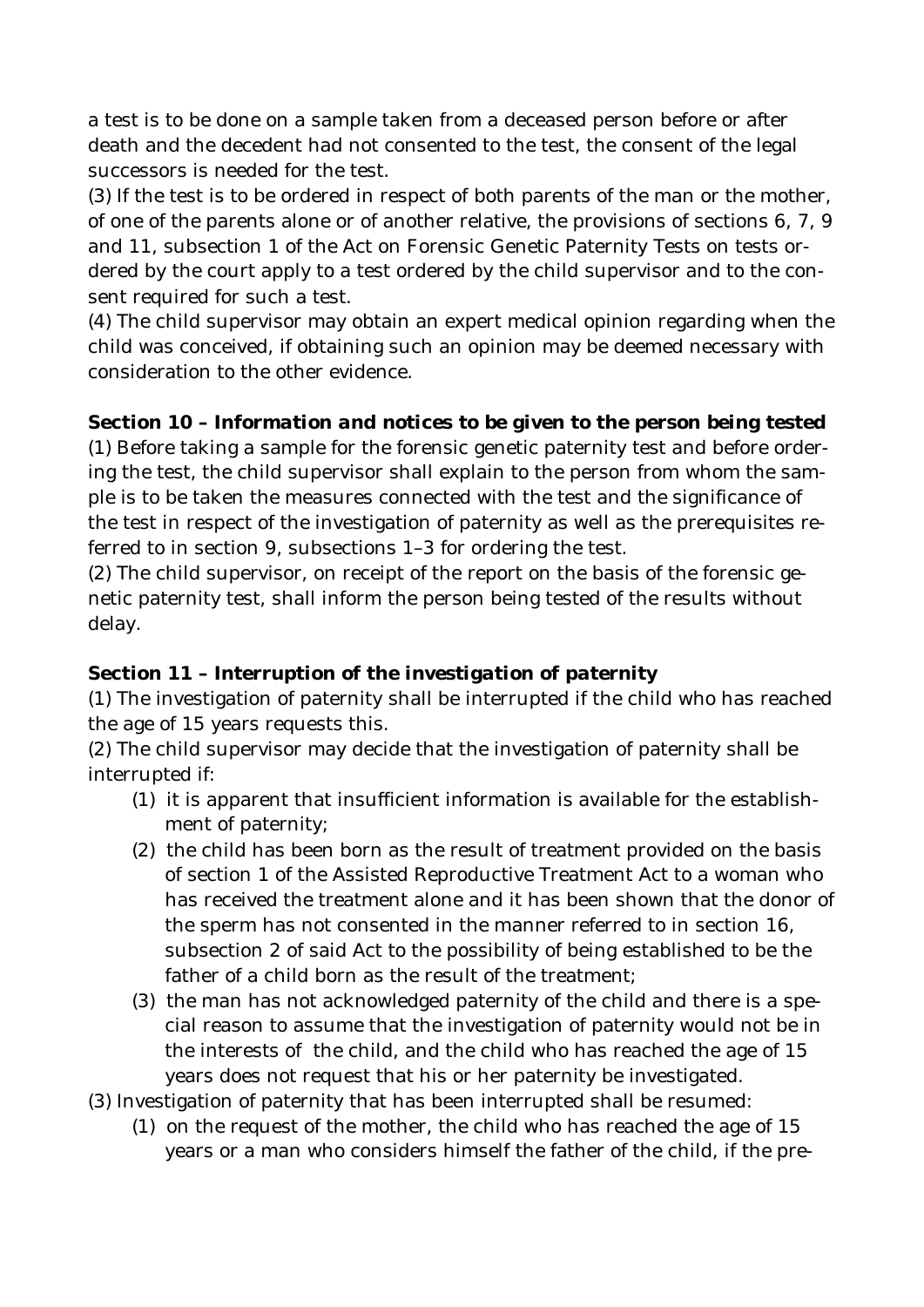requisites for the interruption referred to in subsection 2, paragraphs 1 or 2 are no longer fulfilled;

(2) on the request of the mother, the child who has reached the age of 15 years or a man who has acknowledged paternity, if the interruption of the investigation had been based on subsection 2, paragraph 3.

**Section 12 –** *Record to be prepared of the investigation of paternity* (1) The child supervisor shall prepare a record of the investigation of paternity. All the information that is of significance in the establishment of paternity shall be entered into the record.

(2) If no discussion is to be conducted on the basis of section 6, subsection 2 for the investigation of paternity, the record to be prepared of the investigation of paternity contains only:

- (1) a statement that none of the persons referred to in section 6, subsection 2 had, within the prescribed period, reported their view that the man who has acknowledged paternity is not the father of the child;
- (2) the statement of the child supervisor that, on the basis of the information available to him or her, there is no reason to consider that a man other than the one who has acknowledged paternity is the father of the child.

(3) The mother, the child who has reached the age of 15 years and a man who, on the basis of section 29, subsection 2, has the right of action, have the right on request to be informed of the full report prepared on the investigation of paternity notwithstanding what is provided in section 11, subsection 2, paragraph 1 of the Act on the Openness of Government Activities (621/1999).

# **Section 13 –** *Reserving an opportunity for acknowledgement and the bringing of an action*

(1) The child supervisor shall reserve a man an opportunity to acknowledge paternity if the child supervisor is of the view that in the light of the forensic genetic paternity test or of other evidence it can be deemed shown than the man is the father of the child.

(2) If the man does not acknowledge paternity and the child has not reached the age of 18 years, the child supervisor may bring an action for the establishment of paternity on behalf of the child as provided in Chapter 6.

## **Section 14 –** *Appeal*

(1) The mother of the child, the child who has reached the age of 15 years and a man who considers that he is the father of the child have the right to appeal the decision of the child supervisor on interruption of the investigation of paternity or the resumption of the investigation, to the Administrative Court as provided in the Administrative Judicial Procedure Act (586/1996). The persons mentioned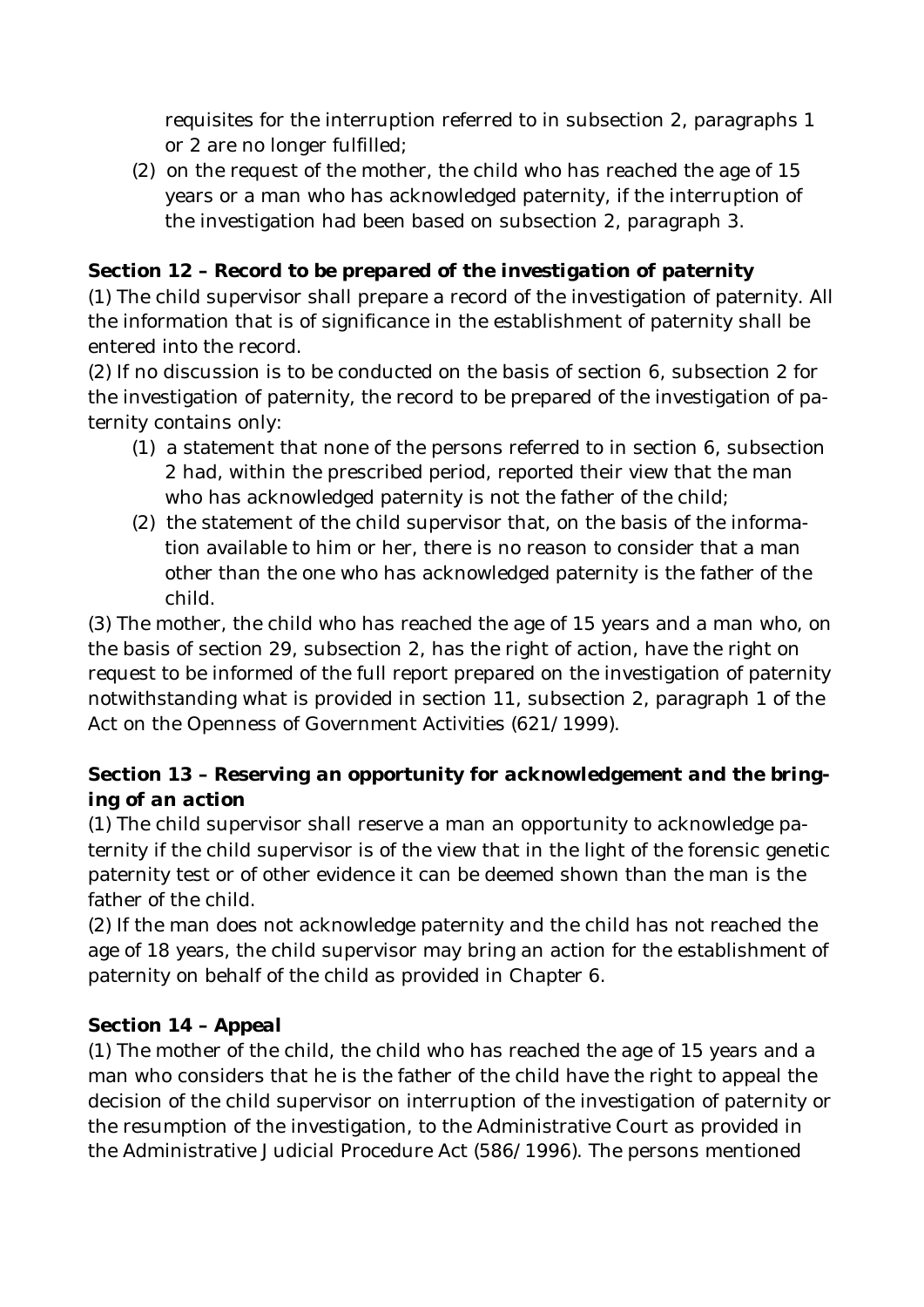above and the child supervisor may appeal the decision of the Administrative Court, if the Supreme Administrative Court grants leave to appeal.

(2) Section 29 contains provisions on the bringing of an action on the establishment of paternity. Information on the right of action and the relevant time period shall be appended to the decision made by the child supervisor on the basis of section 11.

# *Chapter 3 – Acknowledgement of paternity*

## **Section 15 –** *Scope for the exercise of acknowledgement*

(1) Unless otherwise provided in subsection 2, paternity may not be acknowledged of a child who already has a father. In addition, paternity may not be acknowledged of a child who has been adopted.

(2) Notwithstanding the above, paternity may be acknowledged of a child regarding whom paternity has been established on the basis of section 2 if those persons whose acceptance is needed on the basis of section 19 accept the acknowledgement. When the acknowledgement is confirmed in the local register office, paternity established on the basis of section 2 is nullified.

(3) Paternity may not be acknowledged after the death of the child. Paternity may nonetheless be acknowledged if the child has died so soon after birth that, in view of the circumstances, no statement of acknowledgement could have been given while the child was alive. In such a case the statement of acknowledgement shall be given within a year of the death of the child. If paternity is acknowledged after the death of the child, paternity is investigated as provided in Chapter 2.

## **Section 16 –** *Acknowledgement of paternity before the birth of the child* **(1596/2015)**

(1) A man may acknowledge paternity before the birth of the child by stating that he is the father of the child to be born, as provided below.

(2) The statement shall be made personally and in the presence of the expectant mother to the public health nurse or midwife at the maternity clinic of the municipality or the private health care unit providing maternity clinic services for the municipality where the expectant mother and the man have received maternity clinic services during the pregnancy. Before the statement is accepted, the parties shall be informed of the significance and legal effects of the acknowledgement. (3) The statement of acknowledgement referred to in subsection 2 may also be made to the child supervisor of the mother's municipality of residence, after the mother has presented a certificate regarding her pregnancy. The provisions of subsection 2 apply to the making of such a statement.

(4) The public health nurse, the midwife and the child supervisor referred to in subsection 2 and 3 shall refuse to accept the acknowledgement if:

- (1) the mother opposes the acknowledgement;
- (2) the identity of the man or the expectant mother has not been ascertained in a reliable manner;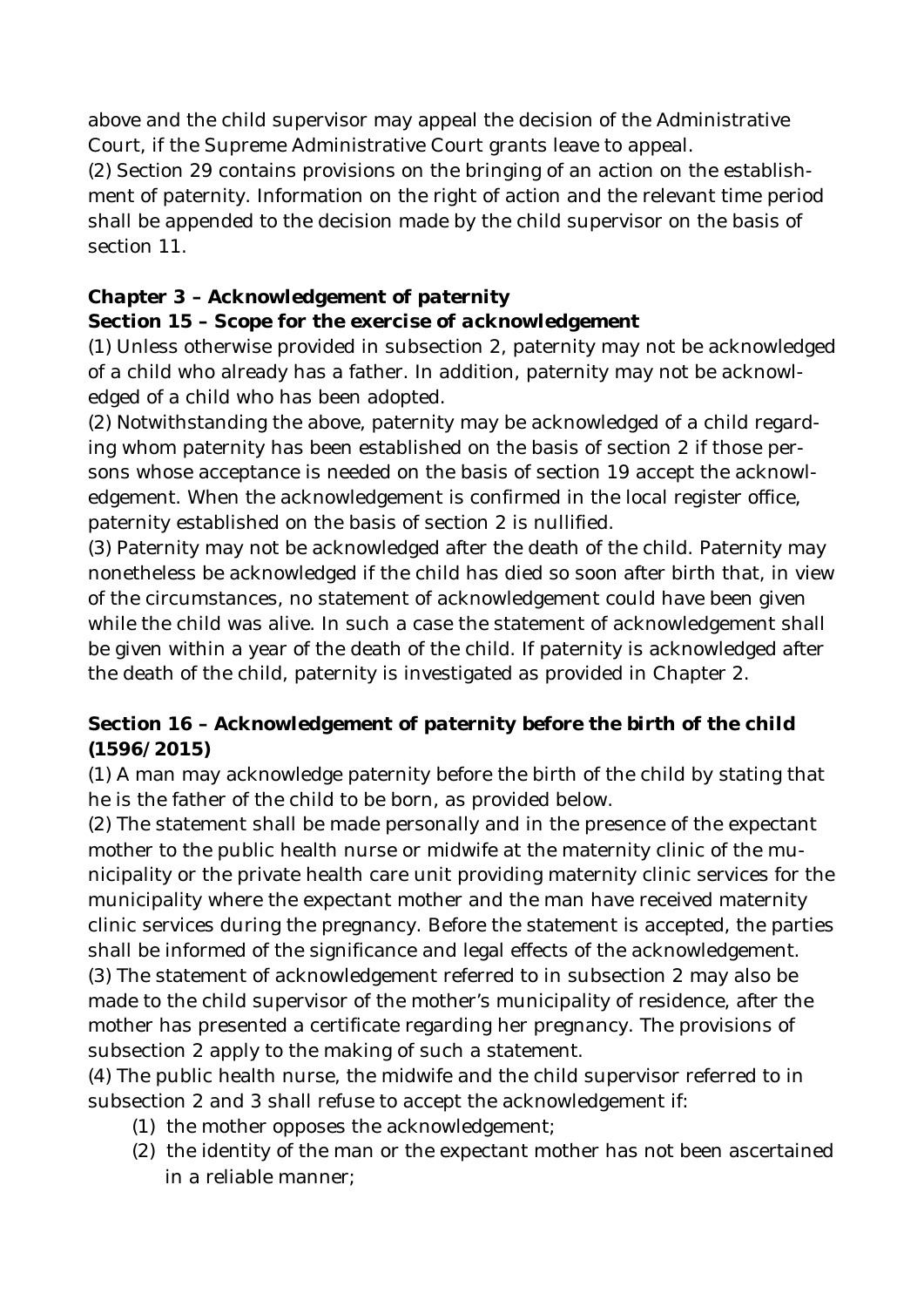- (3) there is reason to suspect that the man acknowledging paternity is not the father of the child; or
- (4) there is reason to suspect that, due to his mental state, linguistic difficulties or other reason, the mother or the man acknowledging paternity is not able to understand the significance of the acknowledgement.

(5) Section 22 contains provisions on the record to be prepared on the acknowledgement. After the mother has accepted the acknowledgement in writing, the record shall be submitted without delay to the child supervisor of the municipality to which, according to section 5, the investigation of paternity belongs. (6) The provisions on criminal liability for acts in office apply to public health nurses and midwifes when they carry out the duties referred to in subsection 2 also when they are not employed by a municipality or joint municipal authority.

**Section 17 –** *Revocation, denial and nullity of the acknowledgement* (1) A man who has acknowledged paternity on the basis of section 16 may revoke his acknowledgement by notifying in writing the child supervisor who is attending to the investigation of paternity, at the latest on the 30th day after the birth of the child.

(2) The mother of the child or a man who considers that he is the father of the child may, in the manner provided in subsection 1, give notice of his or her view that the man who has acknowledged paternity is not the father of the child. (3) The acknowledgement referred to in section 16 is null if at the time that the investigation of paternity begins after the birth of the child, the authorities of Finland are not, in accordance with section 49, competent in the question of paternity.

**Section 18 –** *Acknowledgement of paternity after the birth of the child* (1) A man may acknowledge paternity after the birth of the child by stating personally, to the recipient of an acknowledgement referred to in subsection 2, that he is the father of the child. Before the acknowledgement, the recipient shall inform the man of the significance and legal effects of acknowledgement.

(2) Acknowledgement of paternity may be made to the child supervisor, the chief judge of the local register office, the district registrar or notary public. A man who, when entering into a marriage, wants to acknowledge paternity of the child of his fiancé, may acknowledge paternity also to the person officiating over the marriage. Abroad, acknowledgement may be made to an official of a Finnish mission who, in accordance with section 33 of the Consular Services Act (498/1999), exercises the functions of a notary public. Section 22 of this Act contains provisions on the record to be made of the acknowledgement.

(3) If the statement of acknowledgement has been received by an authority other than the child supervisor who has attended to the investigation of the paternity, the record to be made of the acknowledgement shall be submitted without delay to said child supervisor.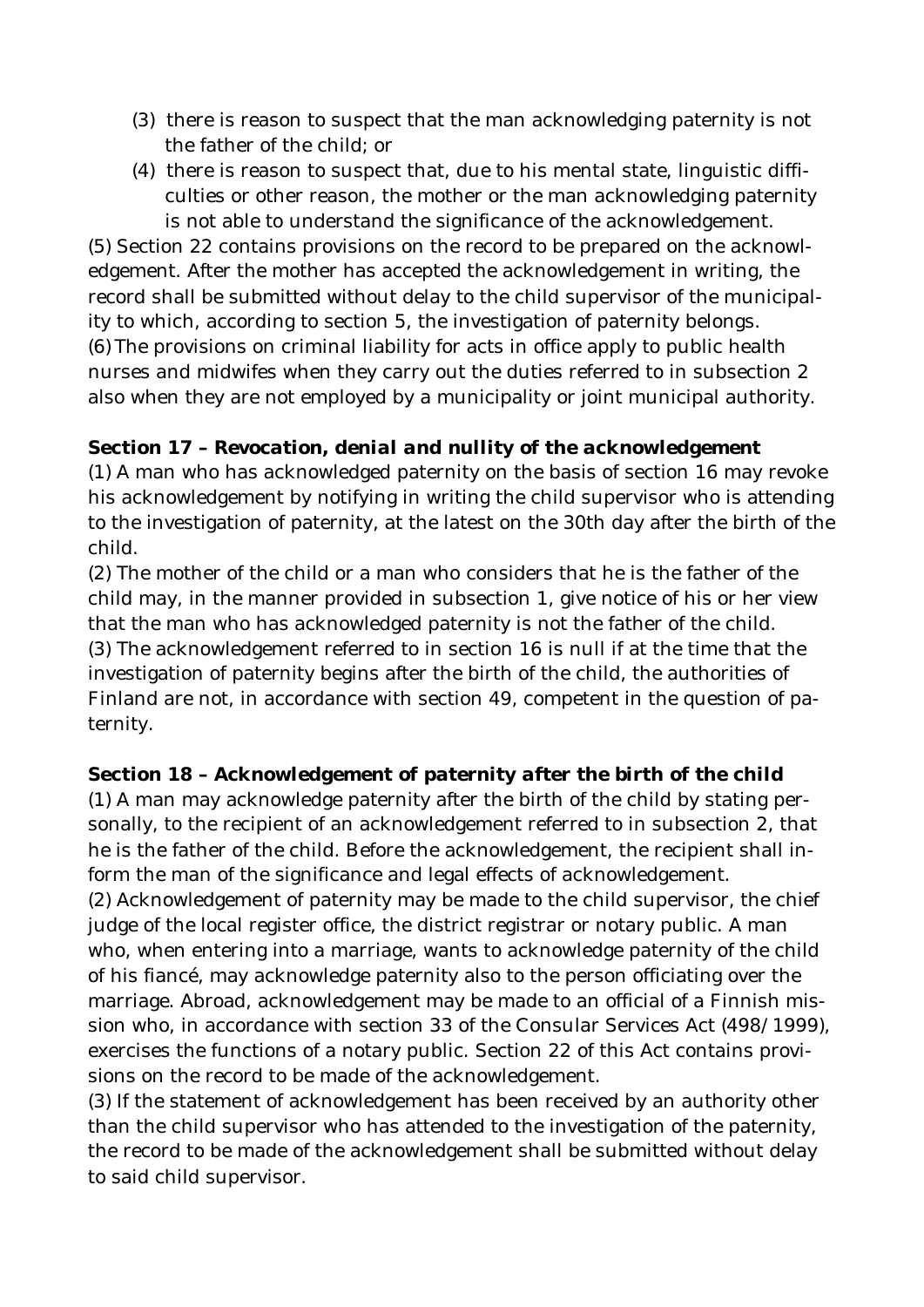(4) Abroad, the statement of acknowledgement may be made in accordance with the form and procedure that, in accordance with the law of the state in question, is to be followed.

### **Section 19 –** *Acceptance of acknowledgement*

(1) Paternity may not be established on the basis of acknowledgement if the acknowledgement concerns a child referred to in section 2, and the mother and husband have not accepted the acknowledgement.

(2) Paternity may also not be established on the basis of acknowledgement if the child had reached the age of 15 years and does not accept the acknowledgement. (3) If the acknowledgement has been made before the child was born, paternity may not be established on the basis of acknowledgement if the mother of the child to be born has not accepted the acknowledgement.

(4) The acceptance referred to in subsections 1 and 2 is to be submitted to the child supervisor of the municipality that is investigating paternity. The acceptance may also be submitted to an authority which, in accordance with section 18, subsection 2, may accept acknowledgement. Acceptance shall be submitted to its recipient in person.

## **Section 20 –** *Hearing* **(1596/2015)**

(1) The child supervisor shall reserve the following an opportunity to be heard on the basis of the acknowledgement:

(1) the mother, unless she has accepted the acknowledgement in accordance with section 16 or section 19, subsection 1;

(2) the person having the care and custody of the child, if this can be arranged without inconvenience;

(3) the person having the care and custody or other legal representative of the person who has acknowledged the child, if said person is a minor.

(2) The child supervisor may hear also persons other than those referred to in subsection 1 if this is necessary for the investigation of the matter. The hearing may be done orally or in writing. Also a person who, in accordance with section 18, subsection 2 may receive the acknowledgement, may conduct the hearing.

## **Section 21 –** *Verification of identity*

The recipient of the statement of acknowledgement referred to in section 16 or 18, of the acceptance referred to in section19, or the oral hearing referred to in section 20 shall verify the identity of the person making the statement of acknowledgement or giving the acceptance or being heard, on the basis of an identification document or in another corresponding and reliable manner.

**Section 22 –** *Record to be made on the basis of the acknowledgement and its acceptance*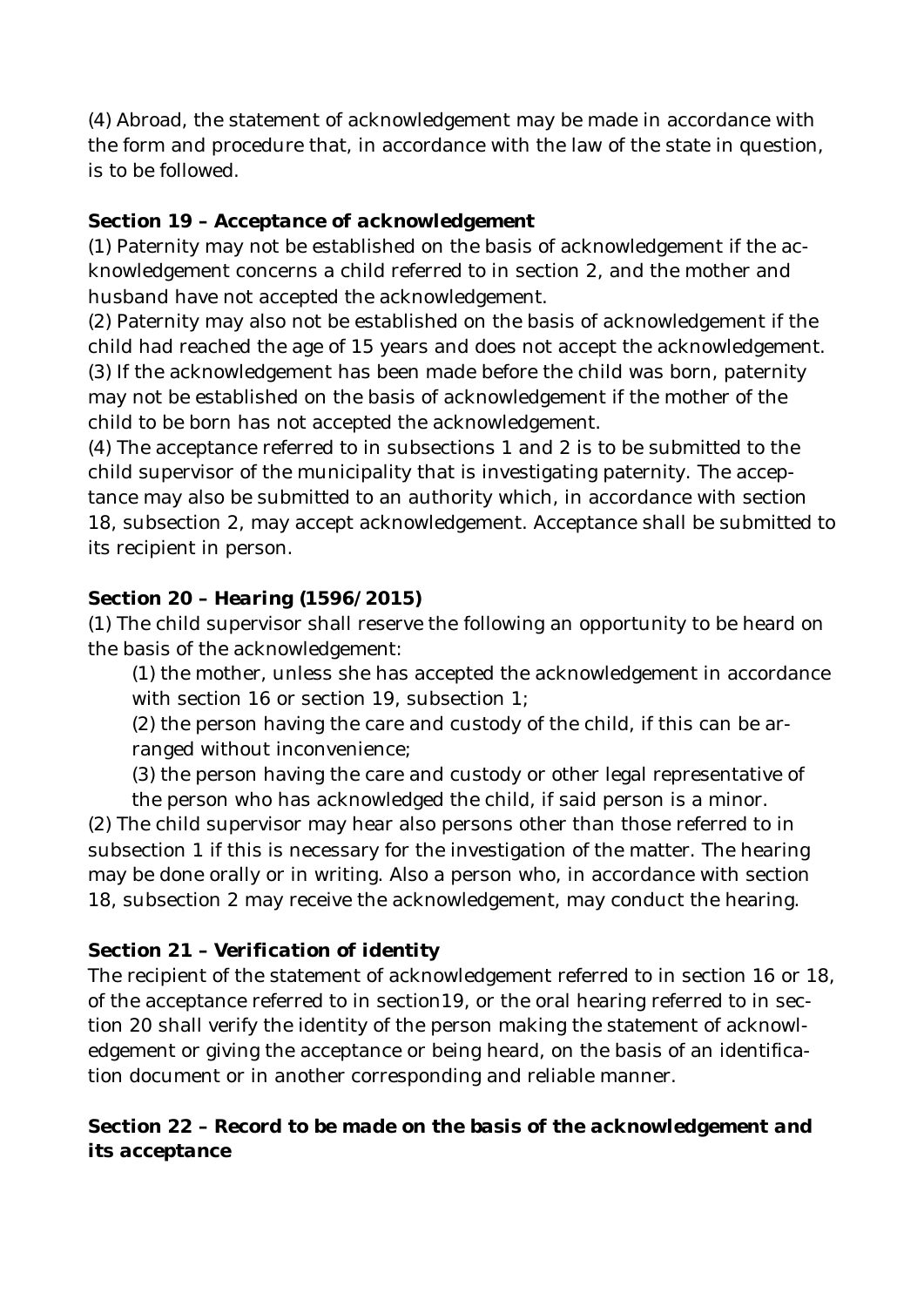(1) A record shall be made of the acknowledgement and its acceptance. The record shall be dated and the information necessary to identify the child, the mother of the child and the man acknowledging paternity shall be noted in the record. The record shall be signed by the man acknowledging paternity and the person to whom the acknowledgement has been given. If someone should accept the acknowledgement, this person and the person to whom the acceptance was given shall sign the record.

(2) If the child, the mother or the husband who should accept the acknowledgement have not certifiably been informed of the statement of acknowledgement and their place of residence is known, the child supervisor shall inform them of the acknowledgement by post, with advice of receipt.

### **Section 23 –** *Submission of documents to the local register office* When the investigation of paternity has been concluded and the man has acknowledged paternity, the child supervisor who has investigated the paternity shall submit the record of the investigation of paternity as well as the documents related to the acknowledgement to the local register office referred to in section 27.

# *Chapter 4 – Consent of the legal successors of a man to the establishment of paternity*

### **Section 24 –** *Consent to establishment of paternity without court proceedings*

If the child has been born outside of marriage and the investigation of paternity as well as the forensic genetic paternity test demonstrate that a deceased person is the father of the child, the legal successors of the man may, after the child has been born, give their consent to the establishment of paternity by a decision of the local register office, without court proceedings, on the condition that paternity of the child has not been acknowledged and no action for the establishment of paternity is pending.

# **Section 25 –** *Record to be prepared on the consent*

A record shall be prepared regarding the consent of the legal successors of a man referred to in section 24. The provisions in this Act on the acknowledgement of paternity after the birth of the child, on the hearing in connection with acknowledgement, on acceptance of acknowledgement and on the submission of documents to the local register office apply to consent and the record. However, the acceptance of the legal successors need not be given in the presence of the recipient.

*Chapter 5 – Establishment of paternity in the local register office* **Section 26 –** *The competence of the local register office* (1) Paternity is established in the local register office if: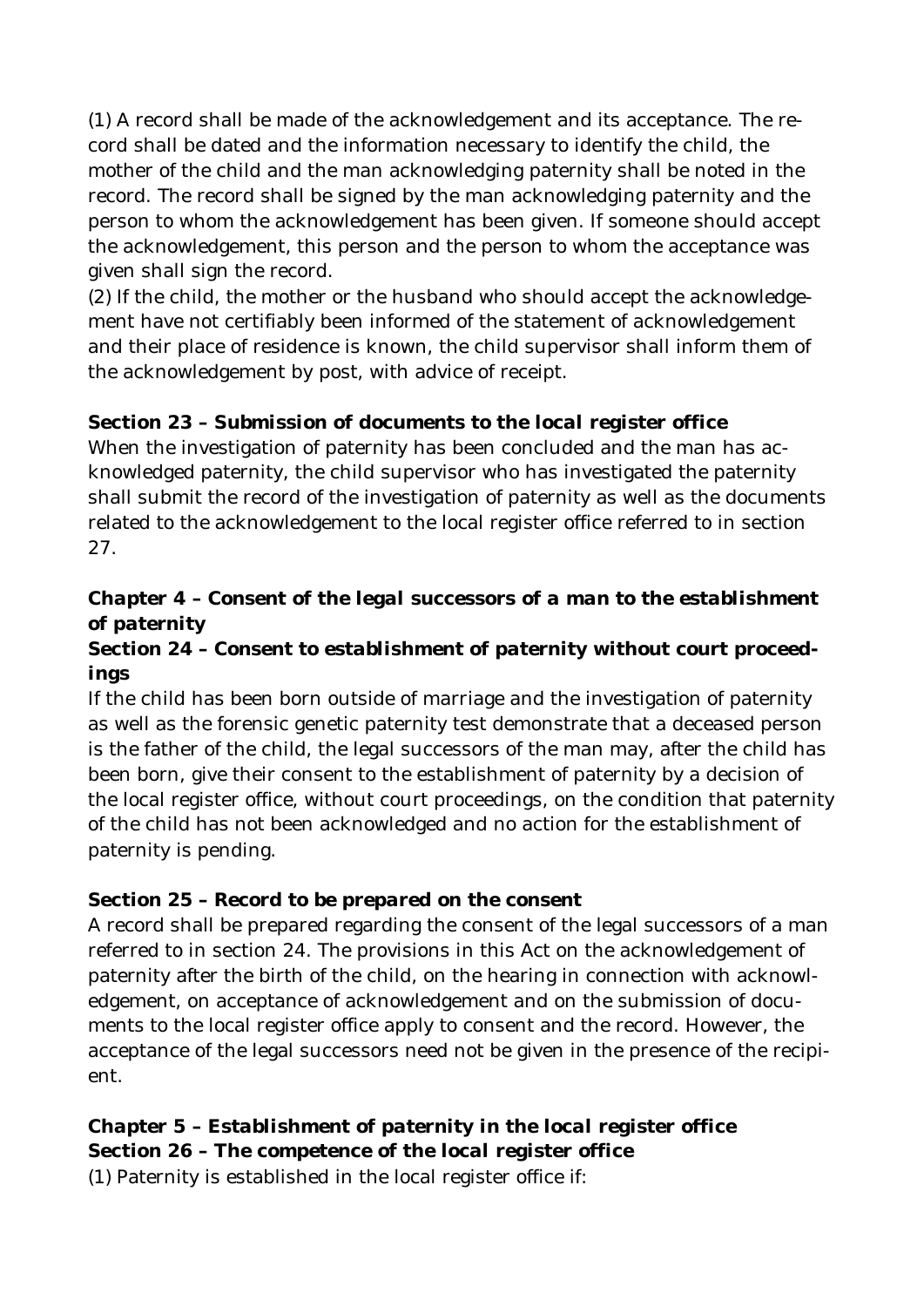- (1) the man has acknowledged paternity in the manner provided in sections 15–22 and there is no cause to doubt that he is the father of the child;
- (2) the legal successors of the deceased man have, in the manner provided in sections 24 and 25, consented to establishment of paternity on the basis of the decision of the local register office, and on the basis of the investigation referred to in section 24, the man may be deemed the father of the child.

(2) Paternity may be established even if the documents regarding the identity of the man or the mother and the family ties are incomplete, if additional evidence cannot reasonably be obtained and the investigation of paternity as well as the forensic genetic paternity test demonstrate that the man is the father of the child. (3) If a man has acknowledged paternity in the manner provided in section 16, paternity may be established on the basis referred to in subsection 1(1) even if the man has died before the birth of the child.

### **Section 27 –***The local register office with territorial competence*

(1) Paternity is established in the cases referred to in section 26 by the local register office that is competent in the jurisdiction of the child supervisor. (2) If, in order to improve the efficiency of local register offices or in order to improve balanced geographical development it is necessary to transfer the establishment of paternity from one local register office to another, a Decree of the Ministry of Finance may provide from which and to which local register office competence is transferred, and the grounds for the allocation of competence among the local register offices to which the cases are transferred.

### **Section 28 –** *Consideration of the question of paternity in the local register office and appeal*

(1) The Administrative Procedure Act (434/2003) applies to the consideration of the question of paternity in the local register office. If the procedure provided in Chapters 3 and 4 of this Act have not been followed, the documents are incomplete or the question of paternity has been insufficiently investigated, the local register office may request that the child supervisor supplement the documents or obtain the necessary additional evidence that is available.

(2) The decision of the local register office is not subject to appeal. Sections 29 and 30 contain provisions on the right of a party to bring an action for the establishment of paternity and on the time limits provided for the bringing of an action. Information regarding the right of action referred to in section 29 and the time limit referred to in section 30, subsection 2 shall be appended to the decision. In addition to what is provided in section 54 of the Administrative Procedure Act on the obligation to give service, the local register office shall give service of the decision to the child supervisor.

*Chapter 6 – Court proceedings for the establishment of paternity*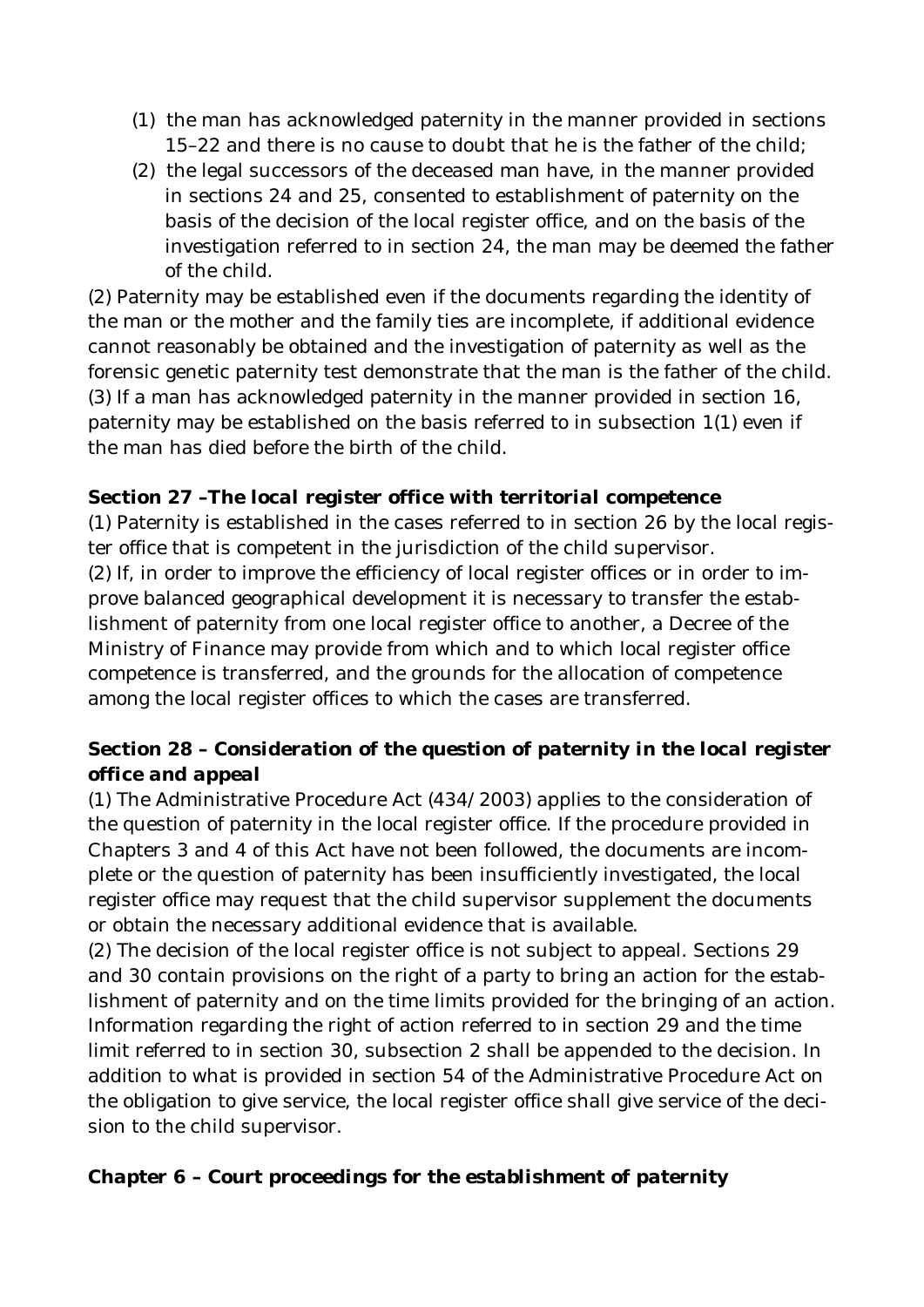## **Section 29 –** *Conditions for the right of action and the parties*

(1) A child in respect of whom paternity has not been determined on the basis of his or her mother's marriage nor established on the basis of decision of the local register office or the court, may request that paternity be established by bringing an action against the man that he or she assumes to be the father. If the man has deceased, the action is brought against the legal successors of the man. (2) A man who considers that he is the father of a child has the right to bring an action against the child for establishment of paternity:

- (1) if the child supervisor has interrupted the investigation of paternity on the grounds that no sample could be obtained from the child or the mother of the child for the making of a forensic genetic paternity test; or
- (2) if the local register office has not established paternity and the reason is other than that the acceptance referred to in section 19 has not been obtained.

(3) If the man dies while the action is pending, the legal successors of the man replace him.

## **Section 30 –** *Restrictions on the right of action*

(1) An action may not be brought for the establishment of paternity if the child has reached the age of fifteen years and opposes the establishment of paternity. The action may not be brought nor may the consideration of the case be continued if the child has died.

(2) A man who considers that he is the father of a child shall bring an action within one year of the day on which he was informed of the decision of the child supervisor or the local register office referred to in section 29, subsection 2.

### **Section 31 –** *Exercise of the child's right of action*

(1) In court proceedings for the establishment of paternity, the right of action of a minor child to is exercised by the child supervisor who has investigated paternity on the basis of section 5. However, the child supervisor does not have the right to exercise the child's right of action if the international competence of Finnish authorities is based on a circumstance other than section 49, subsection 1, paragraph 1 or 2.

(2) In court proceedings for the establishment of paternity, a minor child's right of action is exercised, in addition to the child supervisor, by the person having the care and custody of the child or other legal representative of the child, and if the child has reached the age of 15 years, by the child himself or herself, through application of what is provided in Chapter 12 of the Code of Judicial Procedure. Should the child supervisor and other representative of the child disagree in the exercise of the child's right of action, the opinion of the child supervisor shall be followed.

(3) The court shall reserve an opportunity to be heard to everyone who, in accordance with subsection 1 or 2, may exercise the child's right of action. Also the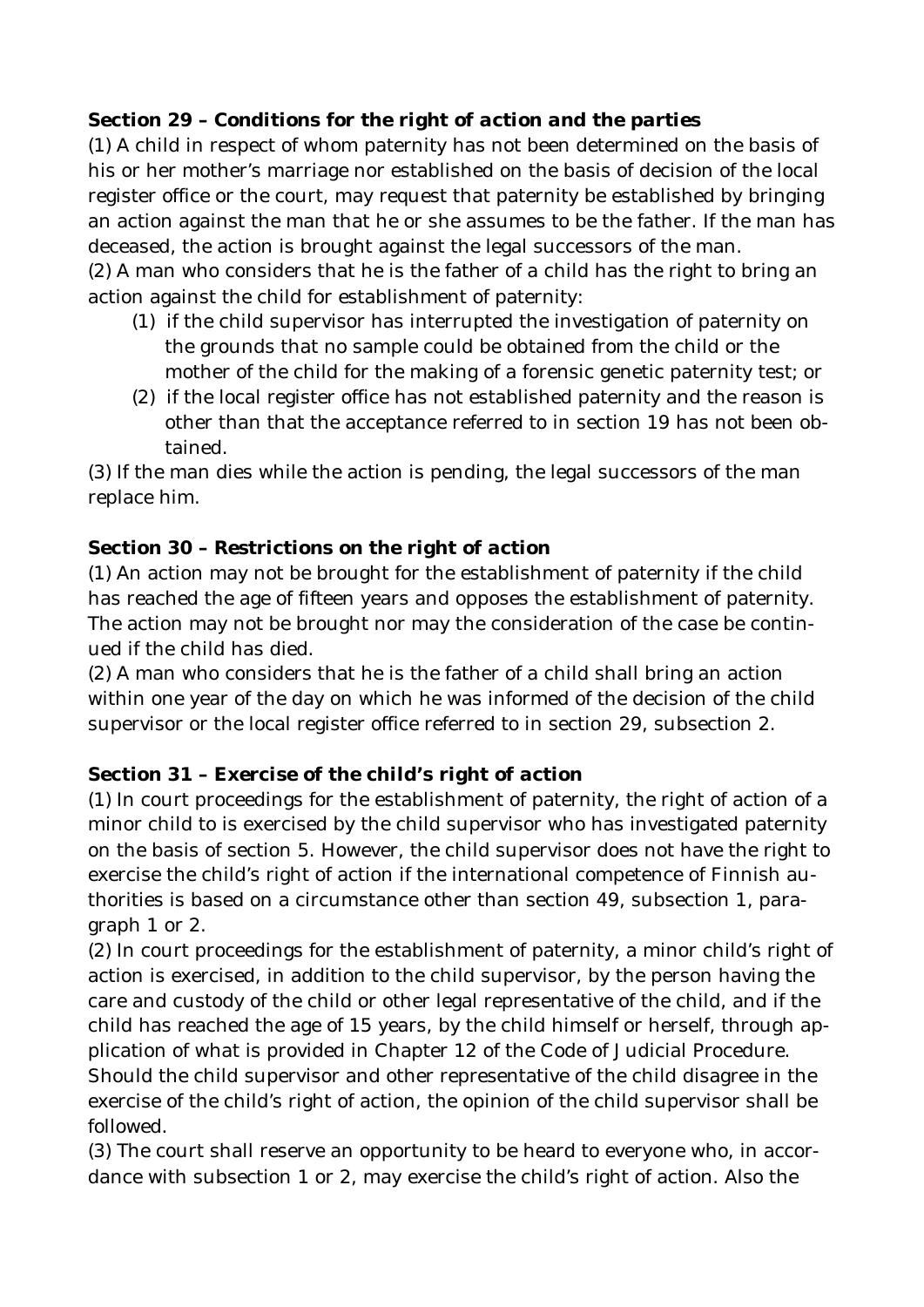mother of the child shall be reserved an opportunity to be heard even if she does not have the care and custody of the child, if the hearing can be arranged without inconvenience.

(4) A child, who on the basis of subsection 1 is represented by the child supervisor in a case involving the establishment of paternity, is granted legal aid without cost in accordance with the Legal Aid Act (257/2002), notwithstanding what is otherwise provided regarding the conditions for legal aid.

### **Section 32 –** *Summoning as respondent*

(1) The child shall summon as respondent the man who can be assumed to be the father of the child.

(2) If several men can be assumed to be the father, they may be summoned as respondents in the same court proceedings. The men shall be summoned as respondents in the same court proceedings if it is apparent that this is required in order for paternity to be investigated.

(3) If a man brings an action against the child on the basis of section 29, he may summon as respondents also those men who, in addition to the plaintiff, can be taken into account as a potential father of the child.

(4) A man who, according to a forensic genetic paternity test, cannot be the father of the child may not, without a special reason, be summoned as respondent.

### **Section 33 –** *Service of the summons*

Chapter 11 of the Code of Judicial Procedure contains provisions on service of the summons. If no information can be obtained on the whereabouts of the recipient of the service or of the person authorized to receive service on his or her behalf, service of the summons may nonetheless be made by public announcement only if so much evidence of paternity is available that the bringing of an action against the man can be deemed to be in the interests of the child.

### **Section 34 –** *Service of the record on the investigation of paternity*

The plaintiff shall append the record of the investigation of paternity to the application for a summons, if according to law paternity had to be investigated. If the record had not been appended to the application for a summons, the court shall request the record from the child supervisor.

### **Section 35 –** *Forum*

(1) Chapter 10 of the Code of Judicial Procedure contains provisions on the court that is competent in the establishment of paternity.

(2) When an action for the establishment of paternity is pending in a competent court, the question of the paternity of the child may not be considered in another court. In such case, the court shall transfer the case to the court where the action is already pending.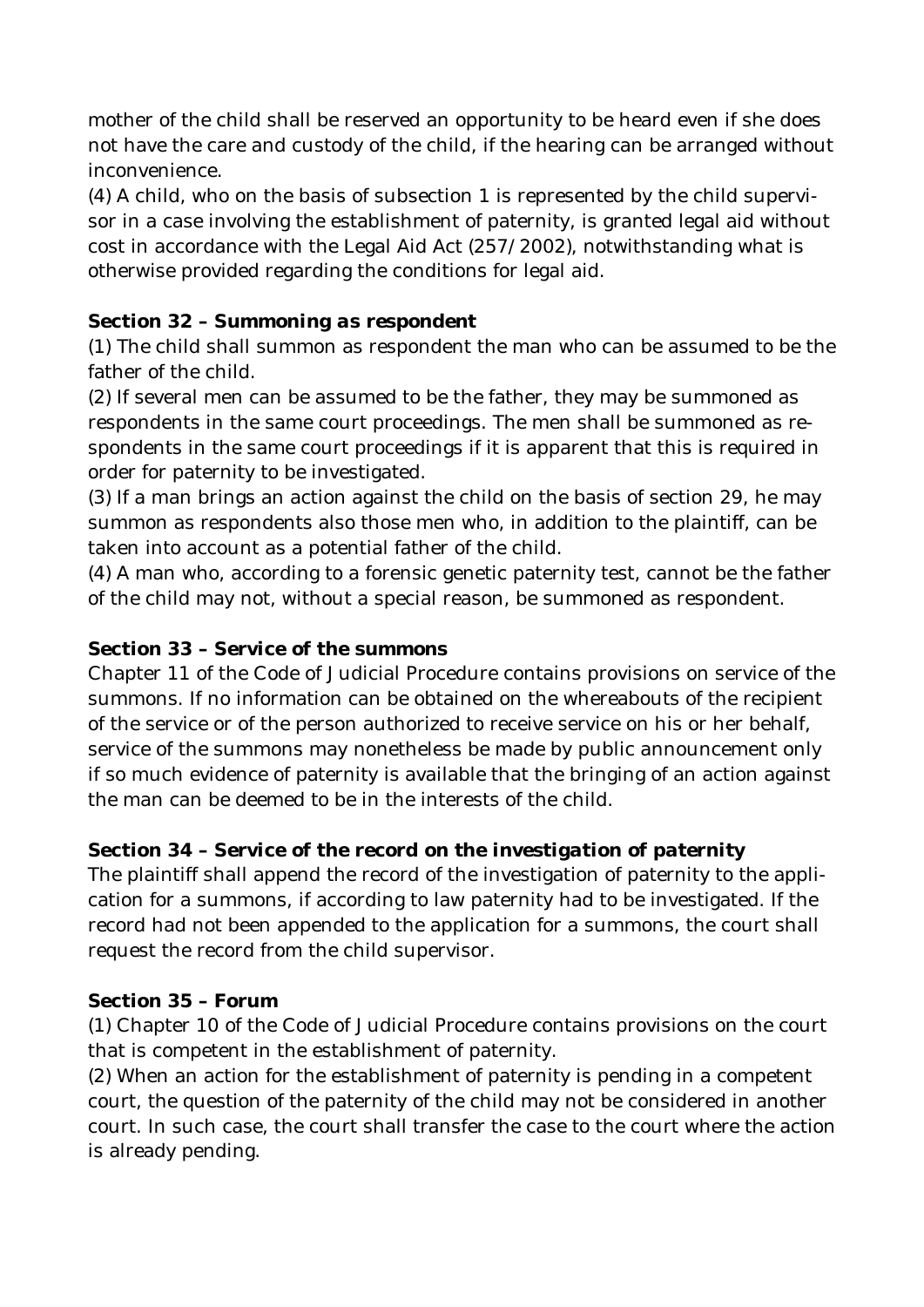### **Section 36 –** *Withdrawal of action and exclusion of paternity*

(1) When an action for the establishment of paternity is brought against more than one man, the plaintiff may withdraw the action in respect of a man, if said man does not oppose the withdrawal of the action. Nonetheless, the action may be withdrawn only if the court, having heard the other respondents, allows this. In so doing the court shall dismiss the case in respect of the man without considering the merits.

(2) If an action for establishment of paternity is brought against more than one man, the court may, before the final decision in the case on the question of paternity, dismiss the case on the merits against one or more men, if on the basis of the forensic genetic paternity test it shall be deemed proven that said man cannot be the father of the child.

### **Section 37 –** *Obtaining evidence*

The court shall on its own initiative order that all the evidence be obtained that it deems necessary for the rendering of a decision in the case. If on the basis of the circumstances that have been revealed in the court proceedings there are grounds to assume that a man who is not a party is the father of the child, the court shall reserve him an opportunity to be heard. The court may also request that the child supervisor supplement the investigation of paternity.

### **Section 38 –** *Consideration of an appeal*

If the plaintiff or the respondent appeals the court decision given on paternity, the appellate court may consider the case also in respect of a party who is not involved in the appeal. Nonetheless, the case may not, without a special reason, be taken up for consideration in respect of a man who is not involved in the appeal if the claim referring to him has been rejected on the grounds that on the basis of a forensic genetic paternity test that has been performed, his paternity is not possible.

### *Chapter 7 – Annulment of paternity*

### **Section 39 –** *Grounds for annulment of paternity*

Paternity in respect of a man shall be annulled if on the basis of the forensic genetic paternity test or otherwise it has been shown that the relationship between the man and the child is not that referred to in section 3, subsection 2 or 3.

**Section 40 –** *Annulment of paternity by decision of the local register office* (1) Paternity in respect of the husband is annulled if another man has acknowledged paternity in the manner referred to in section 18 and the local register office has established paternity on the basis of acknowledgement.

(2) If the mother of the child and her husband have together requested that the child supervisor conduct an investigation of paternity as referred to in section 4, subsection 2, paragraph 3, and on the basis of the forensic genetic paternity test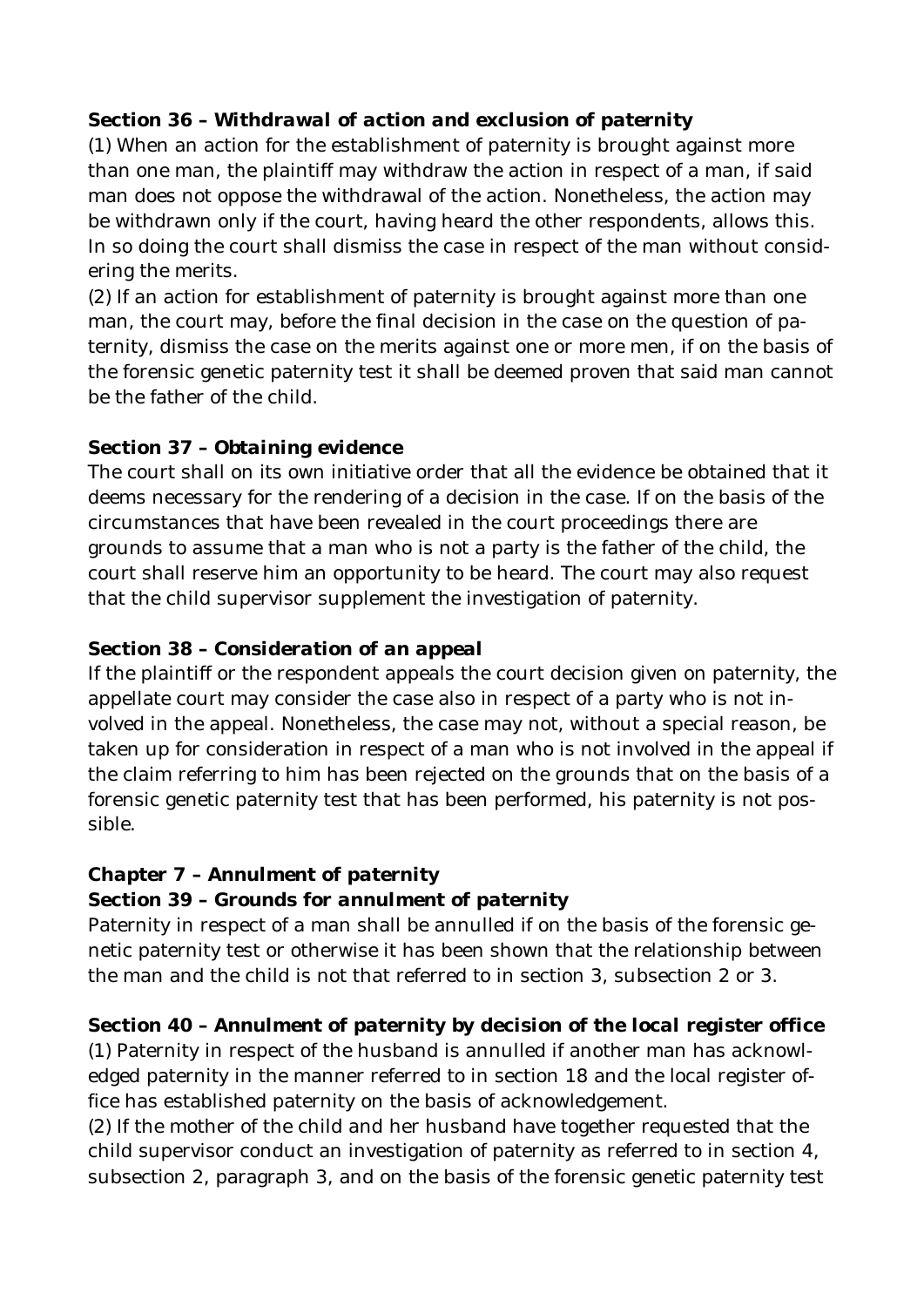it can be concluded that the husband is not the father of the child, the local register office may on the joint application of the parents establish that the husband is not the father of the child. The local register office may not, however, decide on the issue if the mother has received fertility treatment at the time during which the child may have been conceived. The case may be decided without hearing the child. The application to the local register office shall be made before one year has elapsed from the birth of the child.

(3) The decision of the local register office referred to in subsections 1 and 2 is not subject to appeal.

### **Section 41 –** *Annulment of paternity on the basis of action*

(1) An action for annulment of paternity may be brought in the district court by the child, the mother or a man in respect of whom paternity has been determined on the basis of marriage or established on the basis of a decision of the local register office.

(2) In the cases mentioned in section 42, subsection 2, an action for the annulment of paternity may also be brought by a man who considers that he, and not the man referred to in subsection 1, is the father of the child.

(3) The action shall be brought against those persons referred to in subsection 1 who, in addition to the plaintiff, have the right to bring an action.

(4) If a party dies during the court proceedings, he or she is replaced by his legal successors.

### **Section 42 –** *Restrictions on the right of action*

(1) If the child has reached the age of 15 years, only he or she may exercise his or her right of action. Nonetheless, a guardian may be appointed to exercise the right of action of a child below the age of 15 years or of a child who has reached the age of fifteen years who, due to a mental health reason, mental disability or other corresponding reason, is not able to understand the significance of the matter, if there is a very weighty reason for this in respect of the interests of the child. (2) A man who considers that he is the father of a child born during the marriage of the mother has the right to bring an action for annulment of the paternity of the husband only if:

- (1) the mother and the husband have been living apart at the time the child was born;
- (2) the plaintiff has lived together with the mother of the child at the time the child was born and has participated in the care of the child, or if otherwise a relationship comparable to a family bond has formed between the plaintiff and the child; and
- (3) the court deems that the bringing of the action is in the interests of the child.

(3) The husband or a man who has acknowledged paternity does not have the right to bring an action if, after having been informed that another person had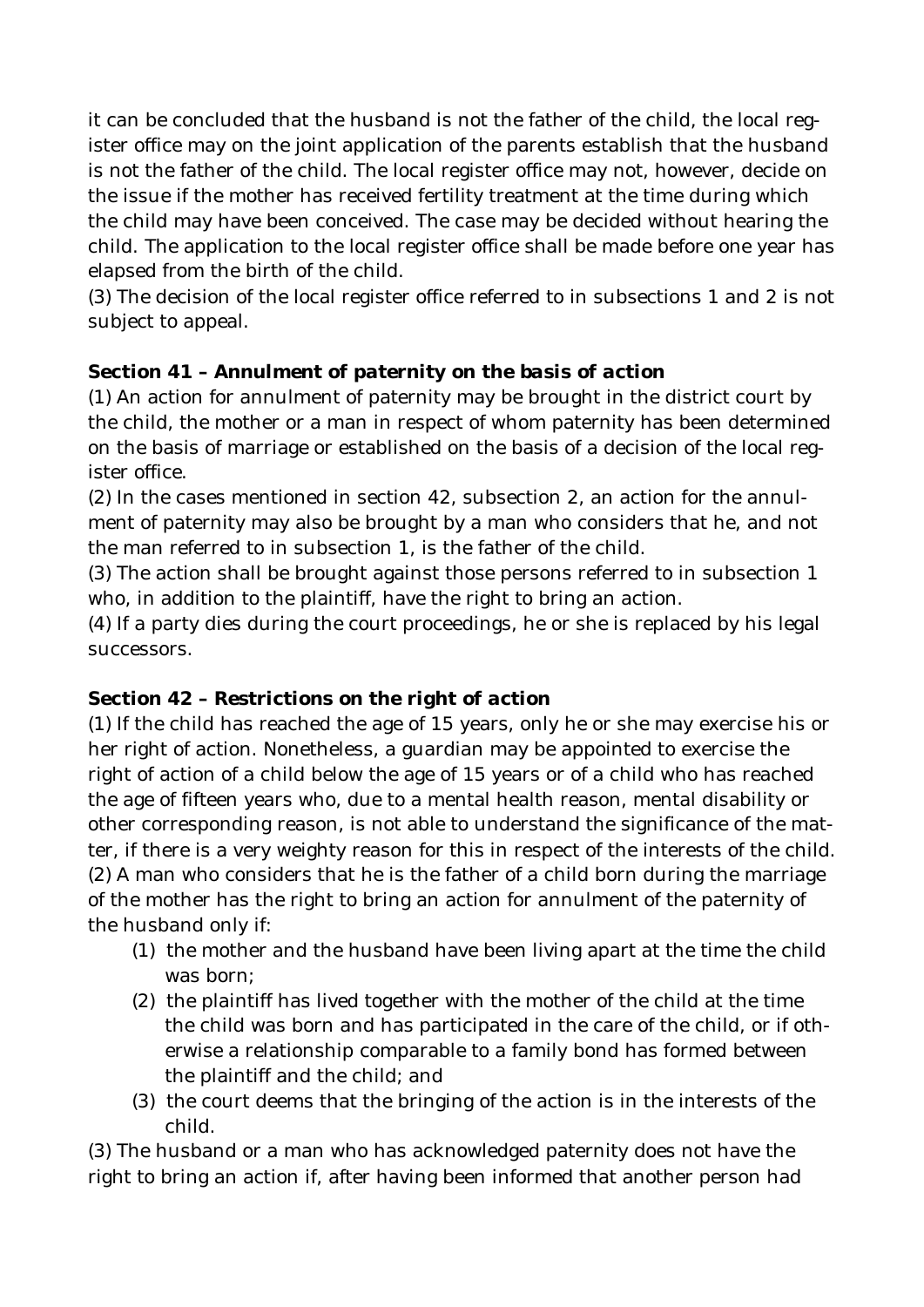had sexual intercourse with the mother or that the sperm of another man had been used in the fertilization of the mother at the time that the child was conceived, has stated in writing after the birth of the child that the child is his. The mother does not have the right to bring an action if she had accepted in writing the statement referred to above.

## **Section 43 –** *The effect of death on the right of action and the exercise of the respondent's right of action*

(1) An action for annulment of paternity may not be brought if the child has died. (2) An action for annulment of paternity may not be brought on behalf of a party referred to in section 41 who has died. Nonetheless, after a man in respect of whom paternity has been determined or established has died, his spouse and heirs may bring an action for annulment of paternity as provided in section 44, subsection 3.

(3) If a man who, in accordance with section 41, subsection 3, should be a respondent in the case, has died, his legal successors shall be summoned as respondents. If the mother has died, her legal successors shall not be summoned as respondents.

### **Section 44 –** *Period of time for bringing an action*

(1) The mother, a man referred to in section 42, subsection 2, and a man in respect of whom paternity has been determined on the basis of marriage, shall bring an action within two years of the birth of the child. If paternity has been established on the basis of acknowledgement, the man who has acknowledged paternity and the mother shall bring an action within two years of the time when the paternity was established.

(2) An action may be considered even if it has been brought beyond the time period if the plaintiff referred to in subsection 1 had a lawful excuse or demonstrates another very weighty reason why the action had not been brought earlier. The action shall, however, be dismissed without considering the merits if it has not been brought without delay after the reason for not bringing the action no longer existed.

(3) If the husband or the man who has acknowledged paternity has died without losing his right of action, the surviving spouse and everyone who in addition to the child or after the child are the closest heirs of the man has the right to bring an action within one year of the death of the man or, if the man would still have had a longer period available, within that period.

**Section 45 –** *Hearing of a man who is not a party to the proceedings* If on the basis of the circumstance that have been revealed in the proceedings there are grounds to assume that a certain man who is not a party is the father of the child, the court may reserve him an opportunity to be heard.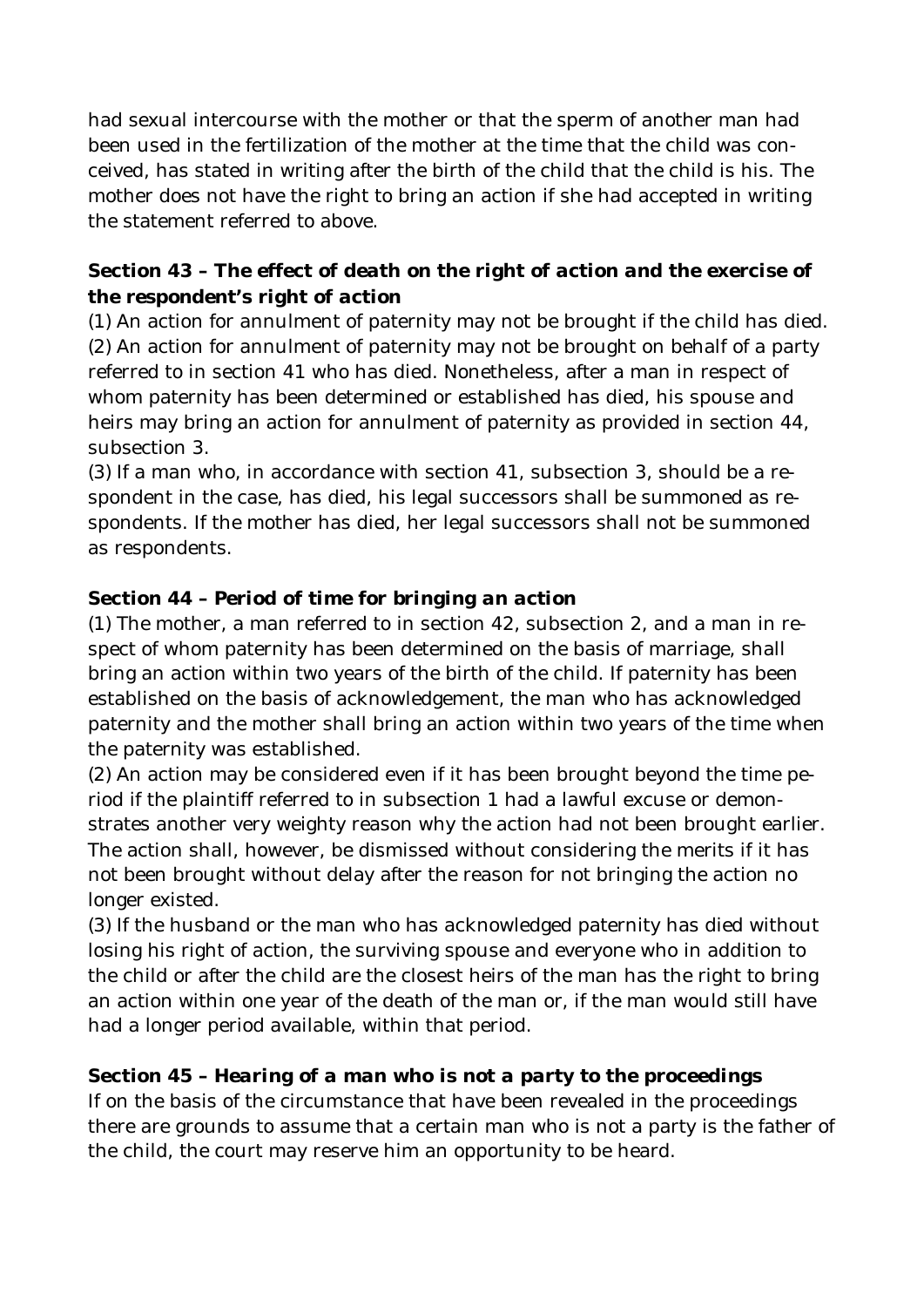### **Section 46 –** *Forum*

Chapter 10 of the Code of Judicial Procedure contains provisions on which court is competent in a case concerning the annulment of paternity.

### **Section 47 –** *Court proceedings*

The provisions of sections 33 and 37 apply to court proceedings for the annulment of paternity.

### *Chapter 8 – Rules of private international law*

### **Section 48 –** *Determination of paternity by operation of law*

(1) Paternity is determined by operation of the law of Finland if:

- (1) the mother of the child is habitually resident in Finland at the time of the birth; or
- (2) the mother of the child is not habitually resident in any state at the time of the birth and she is present at the time in Finland or is here as an applicant for asylum.

(2) If in accordance with subsection 1 the law of Finland does not apply, paternity is determined by operation of law in accordance with the law of that state which applies in the state where:

- (1) the mother of the child is habitually resident at the time of birth; or
- (2) the mother of the child is present or is an applicant for asylum at the time of birth, if the mother is not habitually resident in any state at that time.

(3) If, however, taking into consideration all the relevant circumstances, the child at the time of birth has a closer connection with a state other than the one the law of which should apply in accordance with subsections 1 or 2, the law applied in such state shall apply to the determination of paternity by operation of law. (4) If, after the birth of the child, a paternity relationship has become established in accordance with the law of a state other than one referred to in subsections 1 through 3, and the child has a close connection with said state, the law applied in such state shall, notwithstanding subsections 1 through 3, apply to the determination of paternity by operation of law.

### **Section 49 –** *International competence of the authorities of Finland*

- (1) The authorities of Finland are competent in matters concerning paternity if: (1) the child is habitually resident in Finland;
	- (2) the child is not habitually resident in any state but is present in Finland or is here as an applicant for asylum;
	- (3) the respondent or at least one of the respondents is or immediately before his or her death was habitually resident in Finland;
	- (4) the respondent is not habitually resident in any state but is present or immediately before his or her death was present in Finland or is here as an applicant for asylum; or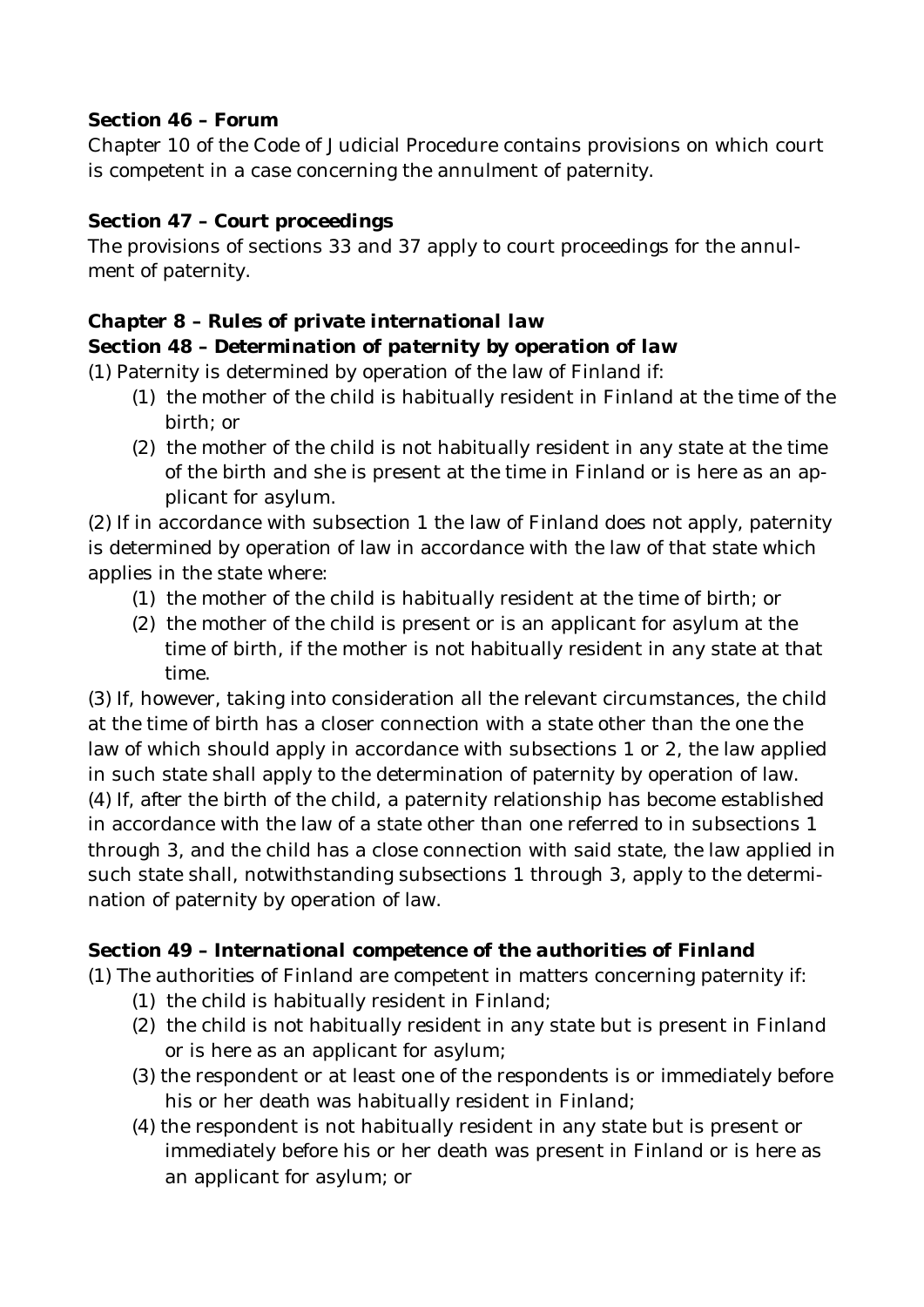(5) the child or the man is or immediately before his or her death was a citizen of Finland and the case cannot be decided in the foreign state where the child or the man is habitually resident and there is a special reason for deciding the case in Finland.

(2) In addition to what is provided in subsection 1, the authorities of Finland are competent in a matter concerning the investigation and acknowledgement of paternity, if the man wishes to acknowledge paternity and:

- (1) the man is habitually resident in Finland; or
- (2) the man is not habitually resident in any state but he is present in Finland or is here as an applicant for asylum.

(3) However, the investigation of paternity referred to in Chapter 2 shall not be conducted if the competence of the authorities of Finland is based solely on subsection 1, paragraph 3 or 4.

### **Section 50 –** *Effect of a case pending in a foreign state*

(1) If a case concerning paternity is pending before an authority of a foreign state and it is apparent that the decision to be given in the case would be recognized in Finland, the authorities of Finland shall interrupt consideration of the same case that has been initiated here subsequently, until it has been clarified whether the decision to be given in the foreign state would be recognized here.

(2) The authorities of Finland may, however, refrain from interrupting consideration of the case or may continue consideration of an interrupted case if it is shown that the reaching of a decision would otherwise be unreasonably delayed.

### **Section 51 –** *Applicable law*

The law of Finland applies in a case concerning paternity unless provided otherwise in section 48.

## **Section 52 –** *Recognition of a decision issued in a foreign state*

(1) A decision on paternity given in a foreign state that is in force in said state, is recognized in Finland without separate confirmation.

(2) However, a decision given in a foreign state shall not be recognized, if:

- (1) the competence of the authority of a foreign state is not based on the place of residence or domicile, nationality or citizenship of any of the parties or on any other connecting factor which, when taken into consideration, would have established for the authority a justified reason to take the case up for consideration;
- (2) the decision has been given against a party who was absent and service of the application for a summons had not been given to the absent party in sufficient time and in such a manner that he or she could have prepared for being a respondent in the case;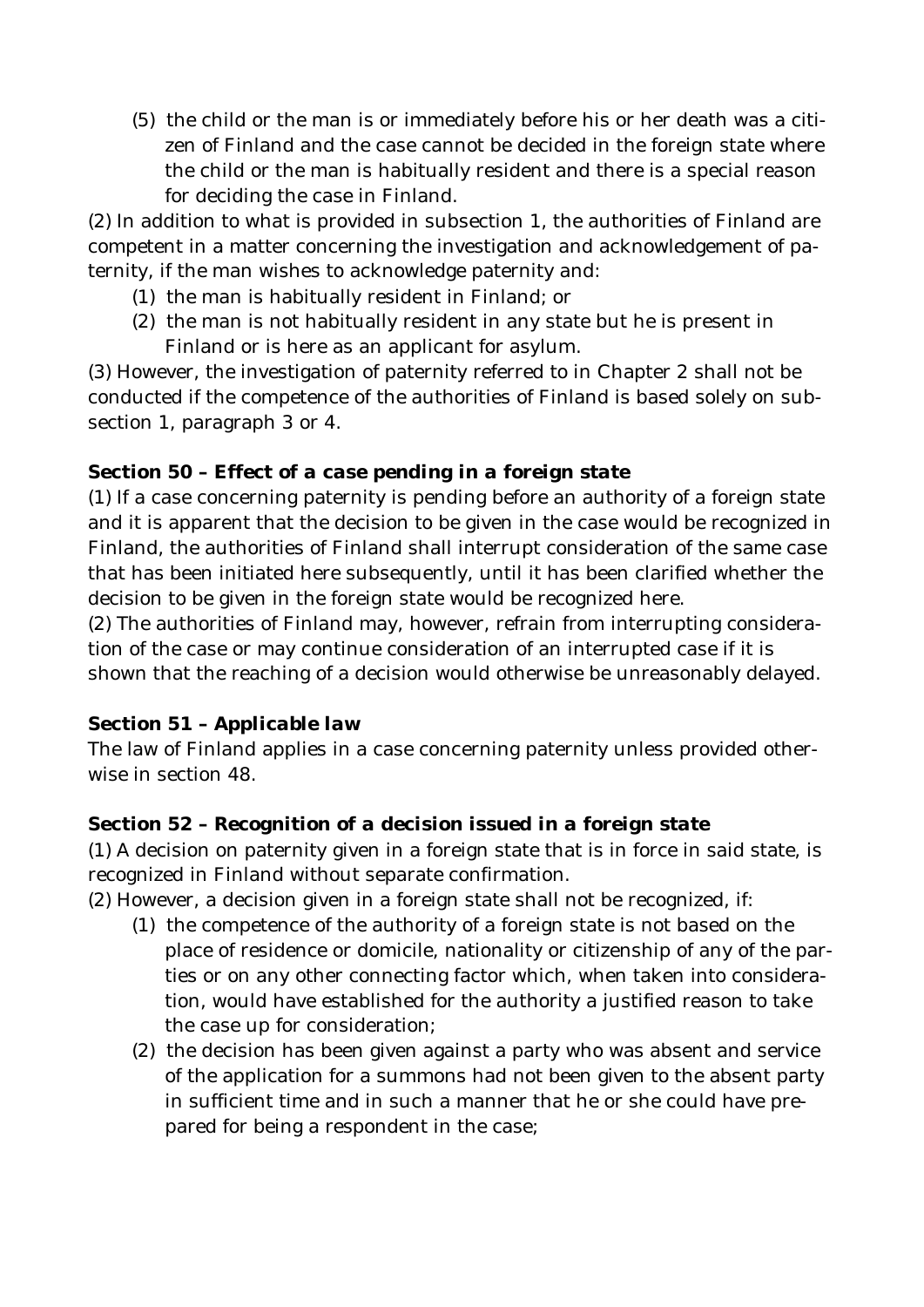- (3) the decision is contrary to a decision that had been given in Finland in court proceedings that had been initiated before the court proceedings leading to the decision in the foreign state had been initiated;
- (4) the decision is contrary to a decision on paternity given earlier in a foreign state that is recognized in Finland; or
- (5) the decision is contrary to public policy of Finland (*ordre public*).

(3) A decision of a court or another authority as well as the establishment or registration of a legal act is deemed a decision as referred to in subsection 1 and 2, if as a result of such a measure, the relationship between a child and a man is deemed a paternal relationship or as a result of such a measure the paternal relationship is terminated in the state where the registration or other measure was done.

## **Section 53 –** *Confirmation of a decision issued in a foreign state* **(664/2015)**

(1) The district court of Helsinki may on application confirm whether a decision given in a foreign state on paternity is to be recognized in Finland.

(2) In the consideration of the case the district court shall reserve the child, the father, the mother or anyone else the opportunity to be heard, if the hearing is necessary in order to investigate the case and the whereabouts of the person to be heard can be determined without difficulty.

## **Section 54 –** *Secondary nature of provisions*

The provisions of this Chapter apply only if not otherwise provided by the Act on the Recognition of Nordic Decisions on Paternity (352/1980).

# **Section 55 –** *Conflict with the public policy of Finland*

A provision in the law of a foreign state shall be disregarded, if its application would have an outcome contrary to Finnish public policy (*ordre public*).

## *Chapter 9 – Miscellaneous provisions*

**Section 56 –** *Restriction of the child's right of self-determination* What is provided in section 11 and section 19, subsection 2 and section 30, subsection 1 on the significance of the opinion of a child who has reached the age of 15 years does not apply if the child, due to a mental health reason, mental disability or other corresponding reason, is not able to understand the significance of the matter.

## **Section 57 –** *Perjury in a paternity case*

(1) If the mother, in connection with the investigation of paternity, in a hearing in regard to acknowledgement or in accepting acknowledgement deliberately gives false information to the authorities, which contributes to the erroneous estab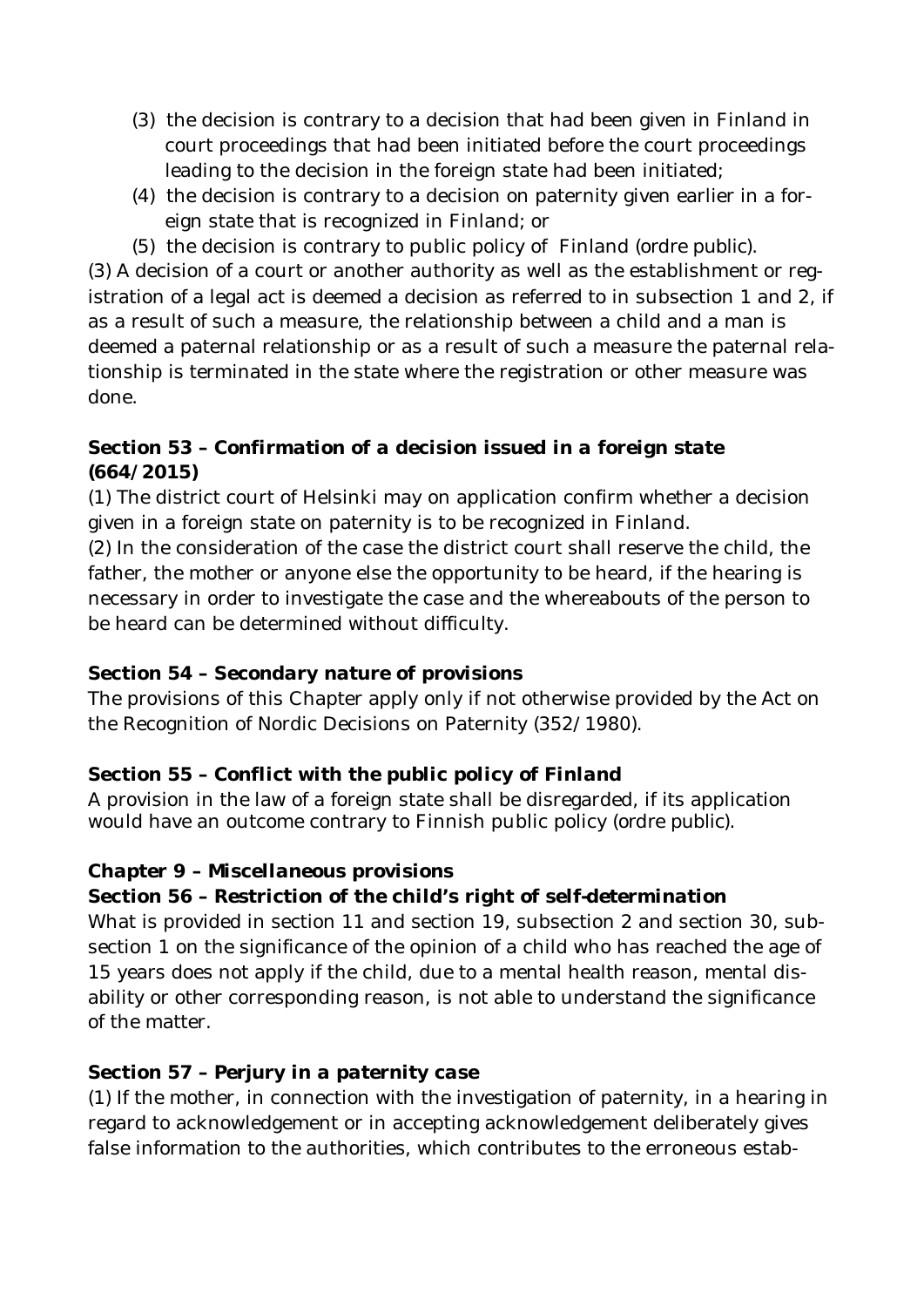lishment of paternity, she shall be sentenced, unless a more severe punishment is decreed elsewhere in law for the act, for *perjury in a paternity case* to a fine. (2) What is provided in subsection 1 applies correspondingly to a man who, in connection with the investigation of paternity, in his acknowledgement of paternity or in his acceptance of acknowledgement deliberately gives false information to the authorities, which contributes to the erroneous establishment of paternity.

#### **Section 58 –** *Urgency of consideration*

Cases concerning the investigation, establishment and annulment of paternity shall be considered as urgent cases.

### **Section 59 –** *Executive assistance*

A child supervisor is required on request to provide executive assistance to the child supervisor of other municipality in the investigation and establishment of paternity in functions that are within the competence of the child supervisor. In so doing, the child supervisor is required also to represent another child supervisor when a case incumbent on the latter child supervisor is considered in a court or other authority within the jurisdiction of the former.

### **Section 60 –** *More detailed provisions*

(1) More detailed provisions are provided as necessary by government Decree on:

- (1) notices to be given regarding the birth of a child;
- (2) the conduct of a medical investigation and the fee to be paid for such an investigation;
- (3) the procedure in the local register office when paternity has been established or annulled by decision of the local register office;
- (4) documents accepted as proof of identity.

(2) Ministry of Justice shall provide a Decree on those documents connected with the investigation of paternity, acknowledgement of paternity, consent of legal successors and with the establishment of paternity that are to be provided on forms approved for the purpose in question. The National Institute for Health and Welfare approves the template of the forms to be used.

### *Chapter 10 – Entry into force*

**Section 61 –** *Entry into force*

(1) This Act enters into force on 1 January 2016.

(2) This Act repeals the Paternity Act (700/1975), referred to in the following as the Act being repealed, as well as the Act on the Implementation of the Paternity Act (701/1975).

#### **Section 62 –** *Application of the Act*

This Act applies also when the child had been born before this Act enters into force, unless provided otherwise.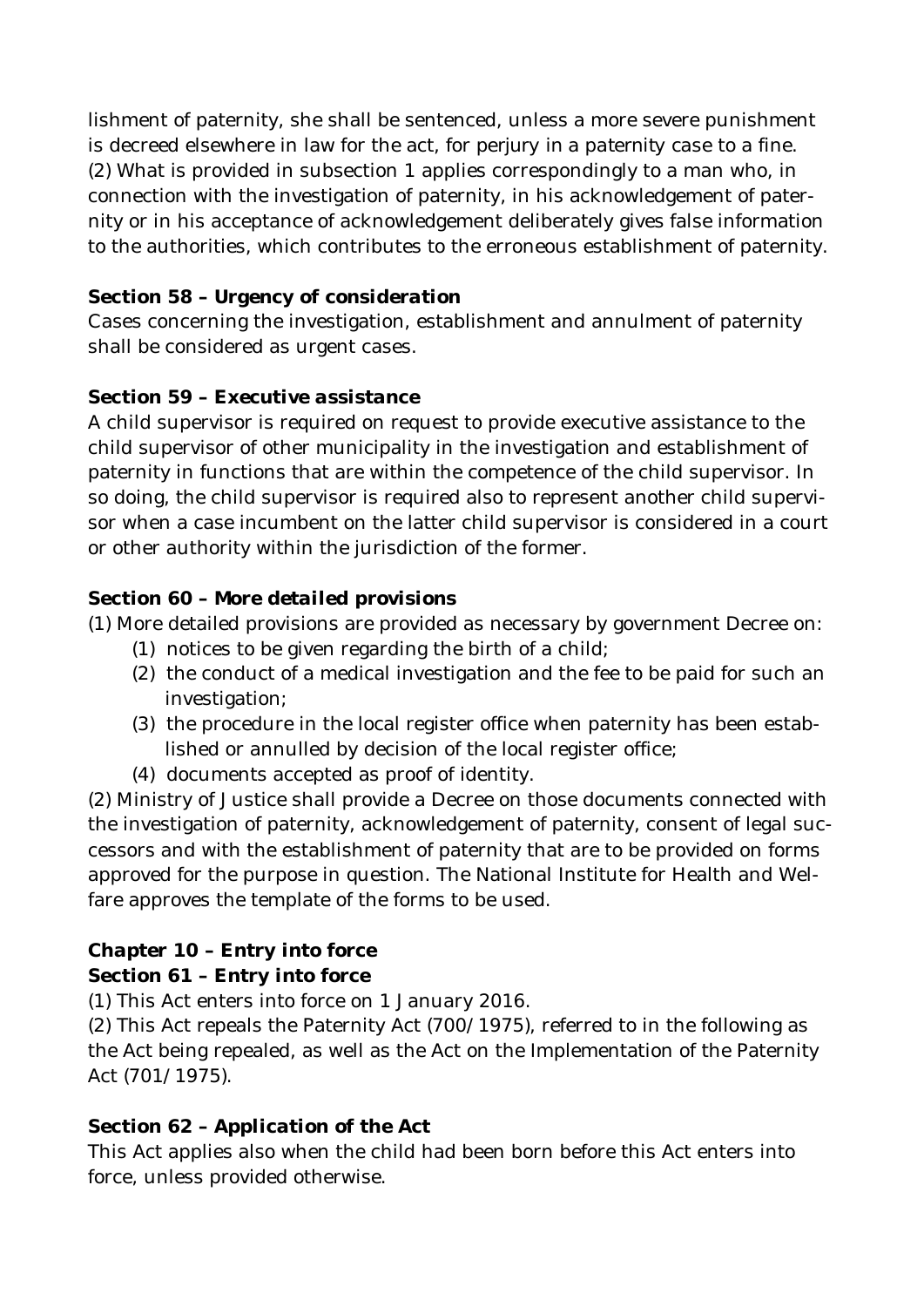### **Section 63 –** *Investigation of paternity*

(1) If a child was born and the discussion on the investigation of paternity had been held before this Act enters into force, the provisions that were in force when this Act enters into force apply to the investigation of paternity. However, what is provided in section 11, subsection 2, paragraphs 1 and 2 apply to interruption of the investigation of paternity.

(2) If in the case referred to in subsection 1 the mother opposes the investigation of paternity, said investigation may be continued on the request of the man even if he has not acknowledged paternity.

### **Section 64 –** *Acknowledgement of paternity*

If a man has acknowledged paternity before the present Act enters into force, the provisions that had been in force when this Act enters into force apply to the acceptance and establishment of acknowledgement.

### **Section 65 –** *Action for establishment of paternity*

(1) If an action for the establishment of paternity is pending in court at the time that this Act or subsection enters into force, the provisions that were in force when this subsection enter into force apply. Nonetheless the action may not be dismissed on the grounds referred to in section 7, subsection 2 of the Act on the Implementation of the Paternity Act.

(2) An action for the establishment of paternity that is pending at the time that this subsection enters into force or that is brought after this subsection has entered into force, may be considered notwithstanding that the court had previously decided not to establish paternity on the basis of section 7, subsection 2 of the Act on the Implementation of the Paternity Act.

(3) If, on the basis of section 63, the provisions that were in force at the time that this Act enters into force apply to the investigation of paternity, the child supervisor may not bring an action on behalf of a child for the establishment of paternity if the mother, in the manner provided in section 8, subsection 2 of the Act being repealed, has objected to the investigation of paternity and the child has not reached the age of 15 years.

### **Section 66 –** *Annulment of paternity*

(1) The mother may not bring an action for the annulment of paternity if the child was born before 1 October 1976.

(2) Section 41, subsection 2 and section 42, subsection 2 above do not apply if the child was born before this Act enters into force.

(3) The provisions that would have applied at the time that this Act enters into force apply to an action for annulment of paternity that was pending in court at the time this Act enters into force. Nonetheless, the action may not be dismissed